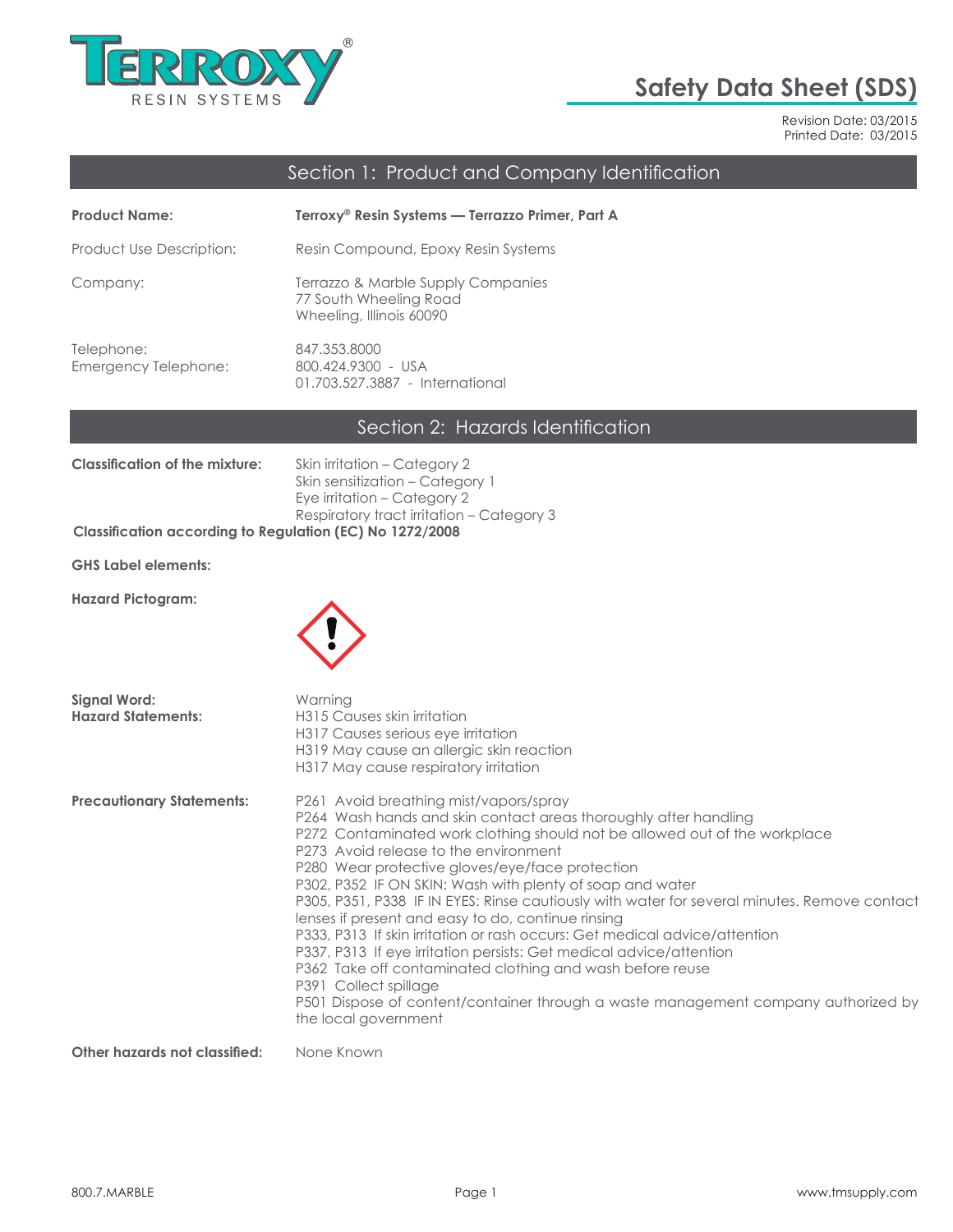

## Section 3: Composition / Information on Ingredients

This product is a mixture.

| Component             | CAS#       | Amount           |                                             |
|-----------------------|------------|------------------|---------------------------------------------|
| Epoxy Resin           | 25068-38-6 | $65.0 - 95.0\%$  | Substances listed are present in            |
| Nonylphenol           | 84852-15-3 | $5.0\% - 15.0\%$ | concentration of 1% or greater, or 0.1%     |
| <b>Glycidyl Ether</b> | 68609-97-2 | $5.0\% - 15.0\%$ | If cited as a potential Carcinogen in the   |
| Benzyl Alcohol        | 100-51-6   | $5.0\% - 15.0\%$ | <b>OSHA Hazards communication Standard.</b> |
|                       |            |                  | Where proprietary ingredient is listed, the |

N/E - Not Established

ALL ingredients are registered on TSCA

The remaining components are trade secret.

n of 1% or greater, or 0.1% potential Carcinogen in the Is communication Standard. etary ingredient is listed, the identity is available as provided in 29 CFR 1910.1200.

### Section 4: First Aid Measures

| <b>General advice:</b> | Seek medical advice. If breathing has stopped or is labored, give assisted respirations.<br>Supplemental oxygen may be indicated. If the heart has stopped, trained personnel should<br>begin cardiopulmonary resuscitation immediately.                                                                  |
|------------------------|-----------------------------------------------------------------------------------------------------------------------------------------------------------------------------------------------------------------------------------------------------------------------------------------------------------|
| Eye contact:           | Flush eyes with plenty of water for at least 15 minutes retracting eyelids often. Tilt the head<br>to prevent chemical from transferring to the uncontaminated eye. Get immediate medical<br>attention.                                                                                                   |
| Skin contact:          | Wash with soap and water. Remove contaminated clothing and launder. Get immediate<br>medical attention if irritation develops or persists.                                                                                                                                                                |
| Ingestion:             | Do not induce vomiting. Seek medical attention immediately. Drink two glasses of water of<br>milk to dilute, do not give anything by mouth to an unconscious person, Induced vomiting<br>may lead to aspiration of material into the lungs potentially causing chemical pneumonitis<br>that may be fatal. |
| Inhalation:            | Move to fresh air. Call a physician if symptoms persist.                                                                                                                                                                                                                                                  |

### Section 5: Fire Fighting Measures

| Flash Point :                                            | Not Applicable                                                                                                              |
|----------------------------------------------------------|-----------------------------------------------------------------------------------------------------------------------------|
| <b>Autoignition Temperature:</b>                         | Not Established                                                                                                             |
| <b>Lower Explosive Limit (% in air):</b> Not Established |                                                                                                                             |
| <b>Upper Explosive Limit (% in air):</b> Not Established |                                                                                                                             |
| <b>Extinguishing Media:</b>                              | Use water spray, foam, dry chemical or carbon dioxide                                                                       |
| <b>Unusual Fire &amp;</b>                                |                                                                                                                             |
| <b>Explosion Hazards:</b>                                | Material will burn in a fire.                                                                                               |
| <b>Special Fire Fighting</b>                             |                                                                                                                             |
| Instructions:                                            | Persons exposed to products of combustion should wear self-containing breathing apparatus<br>and full protective equipment. |
| <b>Hazardous Combustion</b>                              |                                                                                                                             |
| Products:                                                | Carbon dioxode, Carbon monoxide                                                                                             |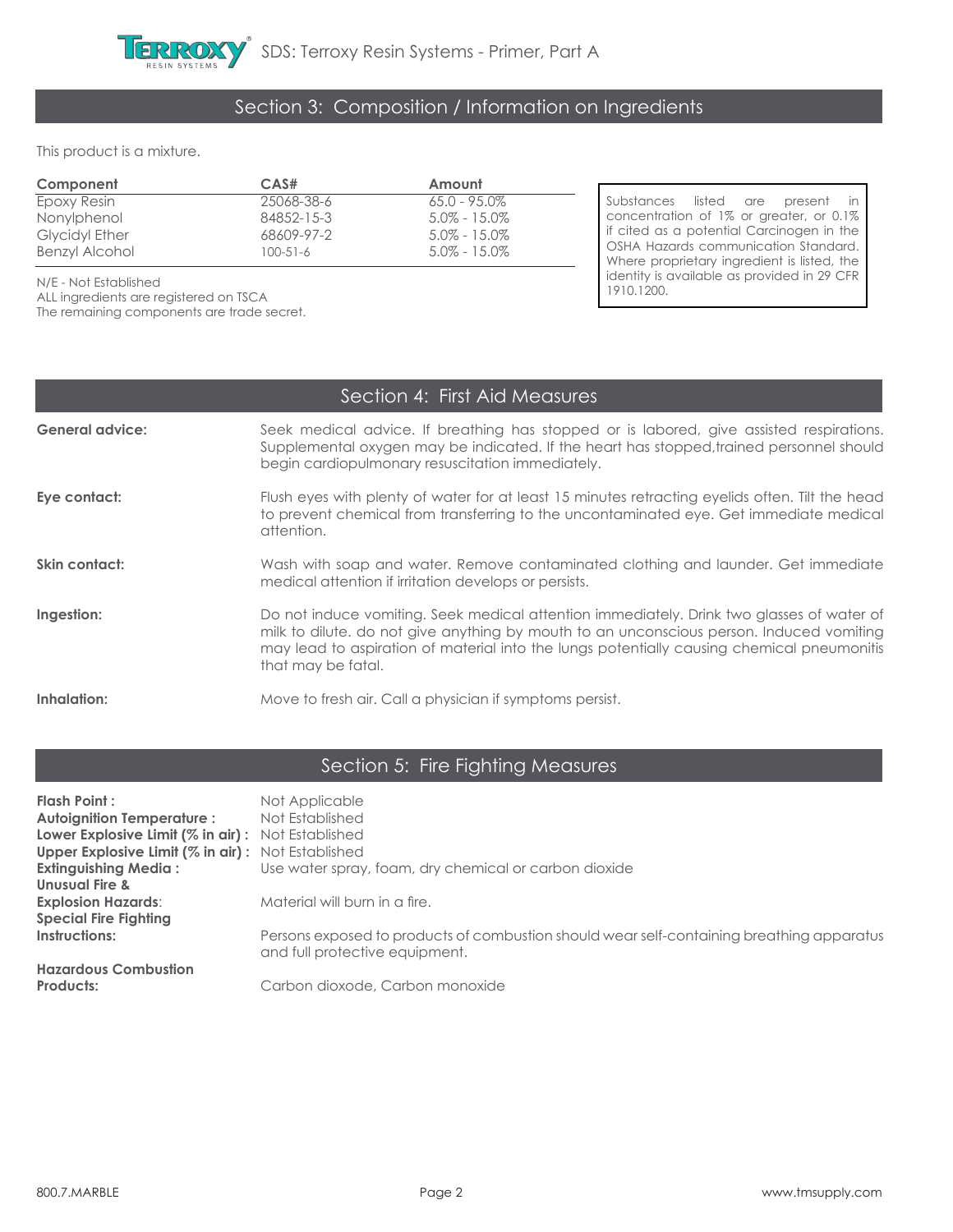

| Section 6: Accidental Release Measures |                                                                                                                                                                                                                                                                                                                                                             |  |
|----------------------------------------|-------------------------------------------------------------------------------------------------------------------------------------------------------------------------------------------------------------------------------------------------------------------------------------------------------------------------------------------------------------|--|
| <b>Special Protection:</b>             | Exposure to the spilled material may be irritating or harmful. Follow personal protective<br>equipment recommendations found in Section 8 of this MSDS. Additional precautions may<br>be necessary based on special circumstances created by the spill including; the material<br>spilled, the quantity of the spill, the area in which the spill occurred. |  |
| Clean-up:                              | Dike if necessary, contain material with inert absorbent and transfer to containers for disposal.<br>Keep spilled product out of sewers, watersheds, or water systems.                                                                                                                                                                                      |  |

**Transport Emergency Phone Number: (CHEMTREC) 1-800-424-9300**

# Section 7: Handling and Storage

Handling: **Handling:** Avoid contact with eyes. Avoid contact with skin and eyes. Adhere to work practice rules established by government regulations. Use personal protective equipment. When using, do not eat, drink or smoke. **Storage: Store** in a cool dry place

#### Section 8: Exposure Controls / Personal Protection

#### **Personal Protective Equipment:**

| <b>Respiratory Protection:</b>   | Not required for properly ventilated areas. If vapor or mist is generated and the occupational<br>exposure limit is exceeded, use appropriate NIOSH/MSHA approved self contained breathing<br>equipment or a full face respirator. Respirators should be selected by and used following<br>requirements found in OSHA's respirator standards (29 CFR 1910.134). Not required for properly<br>ventilated areas. |                                                                                                                                                                                |                                                                                      |  |
|----------------------------------|----------------------------------------------------------------------------------------------------------------------------------------------------------------------------------------------------------------------------------------------------------------------------------------------------------------------------------------------------------------------------------------------------------------|--------------------------------------------------------------------------------------------------------------------------------------------------------------------------------|--------------------------------------------------------------------------------------|--|
| <b>Ventilation:</b>              |                                                                                                                                                                                                                                                                                                                                                                                                                |                                                                                                                                                                                | Mechanical ventilation required if TLV is expected to be exceeded in confined areas. |  |
| <b>Hand Protection:</b>          | worn.                                                                                                                                                                                                                                                                                                                                                                                                          | Recommend wearing disposable latex or nitrile gloves when mixing to protect against<br>incidental contact. If continuous contact is expected, recommend butyl rubber gloves be |                                                                                      |  |
| <b>Eye Protection:</b>           | Wearsafety glasses with side shields or safety goggles when handling this product. Additionally,<br>wear a face shield when the possibility of splashing liquid exists. Do not wear contact lens.<br>Have an eye wash station available.                                                                                                                                                                       |                                                                                                                                                                                |                                                                                      |  |
| <b>Skin and Body Protection:</b> | Prevent contact with this product. Long sleeve shirts and trouser without cuffs and/or apron<br>is recommended if splashing liquids exists. Other protective equipment may be needed<br>depending on condition use.                                                                                                                                                                                            |                                                                                                                                                                                |                                                                                      |  |
| <b>Exposure Limit:</b>           | Chemical Name                                                                                                                                                                                                                                                                                                                                                                                                  | <b>OSHA PEL</b>                                                                                                                                                                | <b>ACGIHTLV</b>                                                                      |  |
|                                  | Epoxy Resin                                                                                                                                                                                                                                                                                                                                                                                                    | Not Established                                                                                                                                                                | Not Established                                                                      |  |
|                                  | Phenol, 4-nonyl,<br>branched                                                                                                                                                                                                                                                                                                                                                                                   | Not Established                                                                                                                                                                | Not Established                                                                      |  |
|                                  | <b>Benzyl Alcohol</b>                                                                                                                                                                                                                                                                                                                                                                                          | Not Established                                                                                                                                                                | Not Established                                                                      |  |
|                                  | <b>Glycidyl Ether</b>                                                                                                                                                                                                                                                                                                                                                                                          | Not Established                                                                                                                                                                | Not Established                                                                      |  |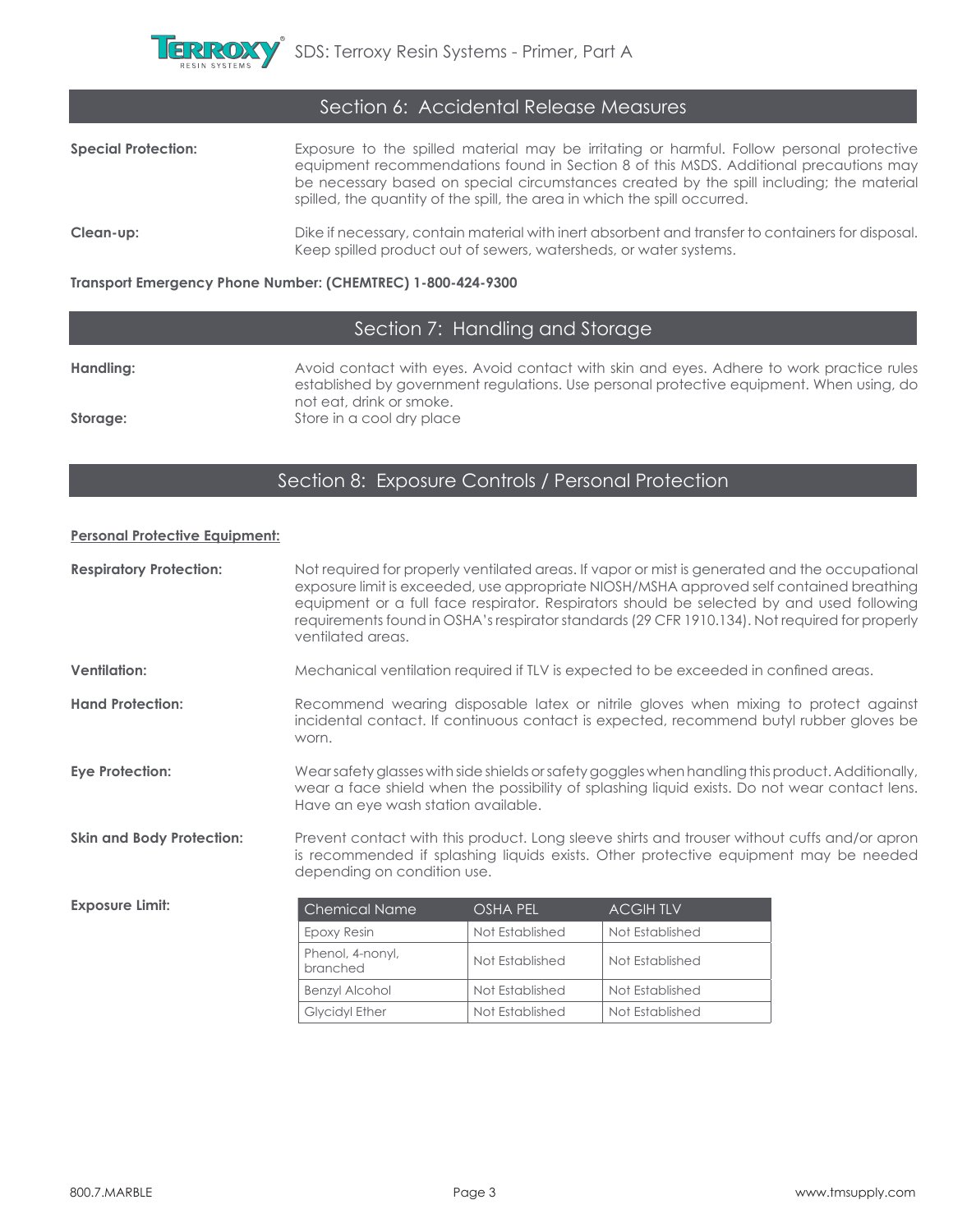

## Section 9: Physical and Chemical Properties

| <b>Physical State:</b>            | Liquid                          |
|-----------------------------------|---------------------------------|
| Color:                            | Amber                           |
| Odor:                             | <b>Neutral</b>                  |
| <b>Odor Threshold:</b>            | Not established                 |
| <b>Weight Per Gallon:</b>         | 8.99 lbs.                       |
| <b>Specific Gravity:</b>          | 1.08                            |
| Solids (% by weight):             | 100.00                          |
| V.O.C.                            | 0 g/L                           |
| $pH$ :                            | Not Established                 |
| <b>Boiling point/Range:</b>       | $>350^{\circ}$ F (176.6°C)      |
| Vapor pressure:                   | $\leq$ 1 mmHg at 100°F (37.8°C) |
| <b>Vapor density:</b>             | Approximately 3.5 (Air = 1)     |
| <b>Evaporator Rate:</b>           | Slower than N-Butyl Acetate     |
| <b>Octanol/Water Coefficient:</b> | Not Established                 |
| <b>Freezing/Melting Point:</b>    | Not Established                 |
| <b>Solubility in Water:</b>       | Very Slight                     |

### Section 10: Reactivity Data

**Stability :** Stable under normal conditions.<br> **Chemical Incompatibility:** Water. **Chemical Incompatibility: Hazardous Polymerization:** Will not occur. Hazardous Decomposition Products: Carbon monoxide, carbon dioxide (CO2).

#### Section 11: Toxicological Information

| Chemical Name             | LD50 / LC50                  |
|---------------------------|------------------------------|
| Epoxy Resin               | Not Established              |
| Phenol, 4-nonyl, branched | Oral LD50 Rat = $1300$ mg/kg |
| <b>Benzyl Alcohol</b>     | Not Established              |

**Toxicology Summary :** No additional health information available.

### Section 12: Ecological Information

**Overview:** No ecological information available.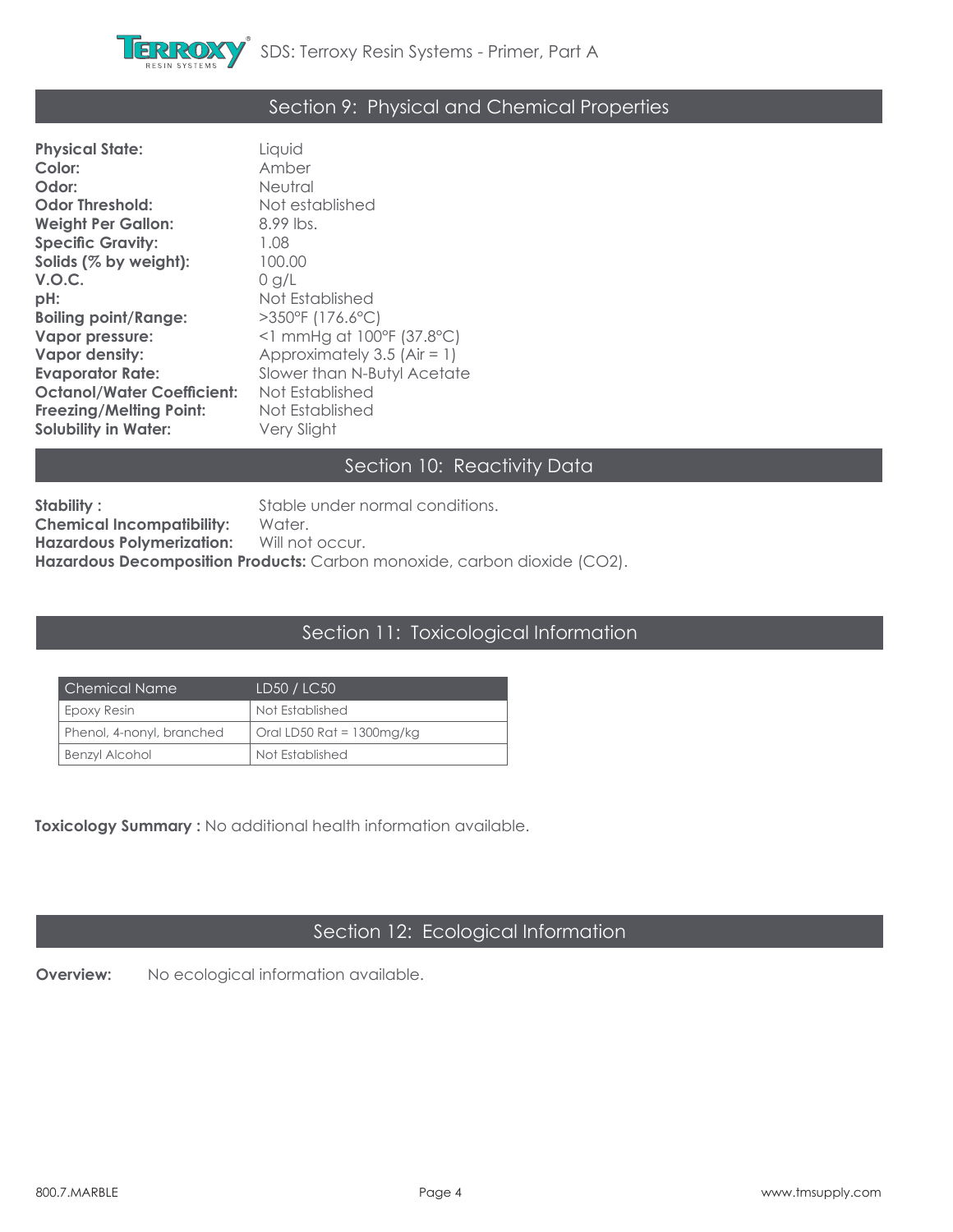

#### Section 13: Disposal Considerations

To the best of our knowledge, this product does not meet the definition of hazardous waste under the U.S. EPA Hazardous Waste Regulations 40 CFR 261. Disposal via incineration at an approved facility is recommended. Consult state, local or provincial authorities for more restrictive requirements.

#### Section 14: Transport Information

Consult Bill of Lading for transportation information **DOT: Not Regulated IATA: Not Regulated** 

#### Section 15: Regulatory Information

OSHA Hazard Communication Standard (29 CFR 1910.1200) Hazard Class(es)Corrosive. Sensitizer.

| Country     | Regulatory<br>List | <b>Notification</b>                                                                                                     |
|-------------|--------------------|-------------------------------------------------------------------------------------------------------------------------|
| usa         | <b>TSCA</b>        | This product is in compliance with the Toxic Substances Control Act's<br>Inventory requirements.                        |
| EU          | <b>EINECS</b>      | This product is in compliance with the European Inventory of Notified and<br>Existing Chemical Substances requirements. |
| Canada      | <b>DSL</b>         | This product is in compliance with the Canadian Domestic Substance List requirements.                                   |
| Australia   | <b>AICS</b>        | Included on Inventory                                                                                                   |
| Japan       | <b>ENCS</b>        | Included on Inventory                                                                                                   |
| South Korea | ECL                | Included on Inventory                                                                                                   |
| China       | <b>SEPA</b>        | Included on Inventory                                                                                                   |
| Philippines | <b>PICCS</b>       | Included on Inventory                                                                                                   |

This product may contain substances that are regulated for export by various government agencies (such as the Environmental Protection Agency,the Bureau of Industry and Security, or the Drug Enforcement Administration, among others).

#### **Federal Reporting EPA SARA Title III Section 313**

Unless listed below, this product does not contain toxic chemical(s) subject to the reporting requirements of section 313 of Tile III of the

Super-fund Amendments and Reauthorization Act of 1986 (SARA) and 40 CFR part 372. EPA has advised that when a percentage range is listed the midpoint may be used to fulfill reporting obligations.

**WHMIS STATUS:** Unless listed below, This product is not controlled under the Canadian Workplace Hazardous Materials Information System.

#### **D2B D2A STATE REPORTING**

Proposition 65, The Safe Drinking Water and Toxic Enforcement Act of 1986:

Unless listed below, this product does not contain known levels of any chemical known to the State of California to cause cancer or reproductive harm.

| Chemical Name                                | CAS#     | Percent       |
|----------------------------------------------|----------|---------------|
| Epichlorohydrin (Carcinogen)                 | 106-89-8 | $<$ l $0$ ppm |
| Toluene (Developmental Toxin)                | 108-88-3 | $<$ l $0$ ppm |
| Epichlorohydrin (Male Reproductive<br>[oxin] | 106-89-8 | $<$ l $0$ ppm |